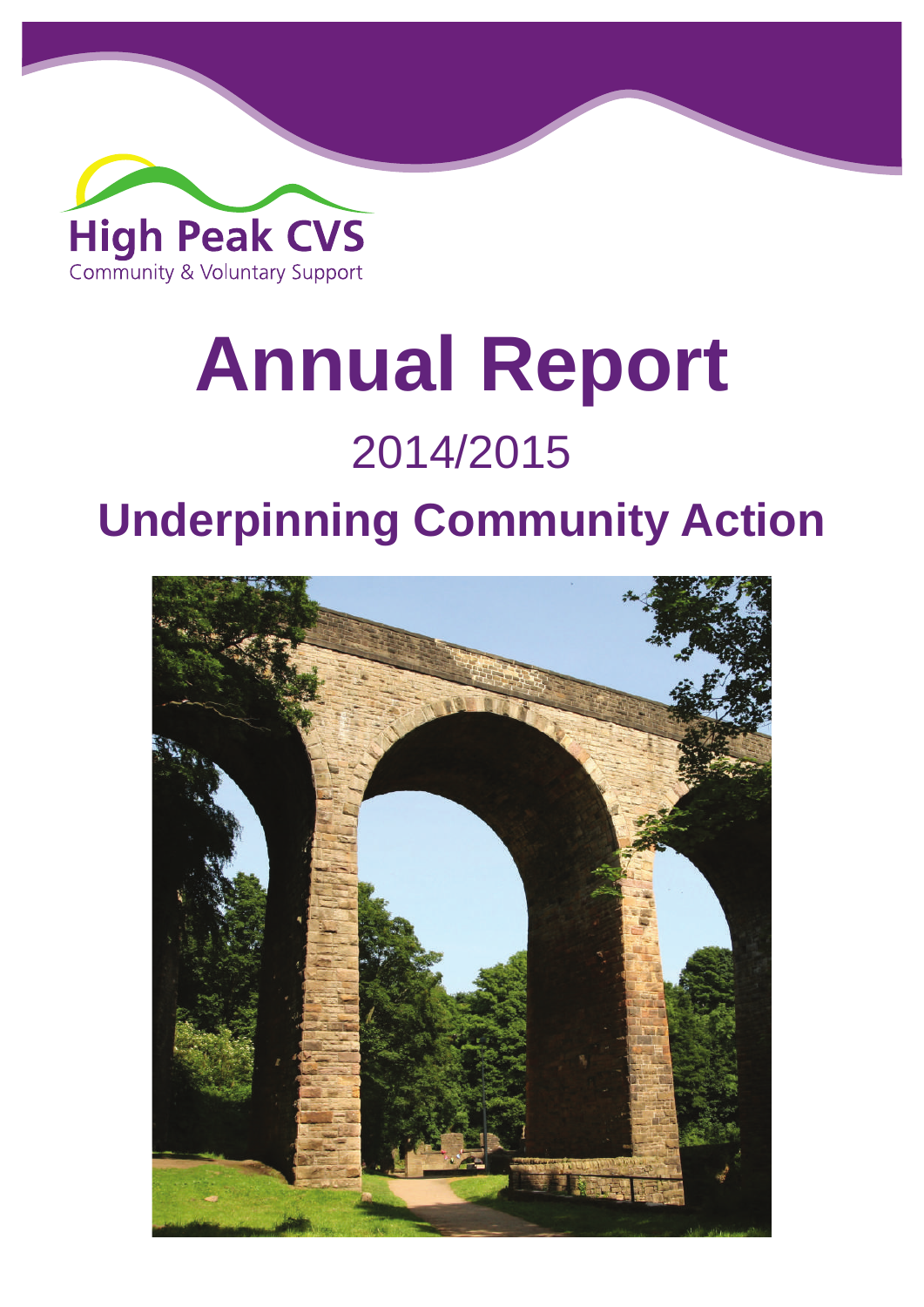# Message from the **CHAIR Joy Brown**

*It is very pleasing to be able to report that in spite of the continuing difficulties with the financial climate, HPCVS has been able to deliver the service that you, our members, recognise is our commitment to you.* 

*We have explored every opportunity to ensure our financial strategy supports the achievement of our objectives. Our enthusiastic team of staff, under the leadership of General Manager Nigel Caldwell, have made this happen.*

*It is good to look back at a year that has succeeded in so many ways to deliver high quality support, just where it is needed.*

*The Overview of the year 2014/15, as written in the Report of the Board of Directors, gives us all a reminder of the many endeavours undertaken by a CVS;*  *new for us this year is the Wrap Project, and I hope very much it will continue. I must say that I really enjoy our two weekly e-bulletin, and I hope you do, too.*



*We now look forward to the coming year, expecting to see new ideas take shape, in response to your changing needs, which I hope you will share with us. There is no doubt that change is afoot, but together we will enjoy the challenges it brings.*

#### **High Peak CVS Staff List**

Nigel Caldwell | General Manager | nigel@highpeakcvs.org.uk Jane Corke Finance Manager jane@highpeak.cvs.org.uk Esther Jones Sustainable Development Adviser | esther@highpeakcvs.org.uk Liz Fletcher **Small Groups Project Coordinator** | lizsgp@highpeakcvs.org.uk Jackie Donnelly | Print and Database Officer | jackie@highpeakcvs.org.uk Rachel Harman Can Parent Development Worker rharman@highpeakcvs.org.uk Claire Mitchell IT and Information Officer Claire@highpeakcvs.org.uk Rachel Clark Can Parent Development Worker



Jane Corke Esther Jones Liz Fletcher Jackie







**Donnelly** 



Rachel Harman



Rachel **Clark**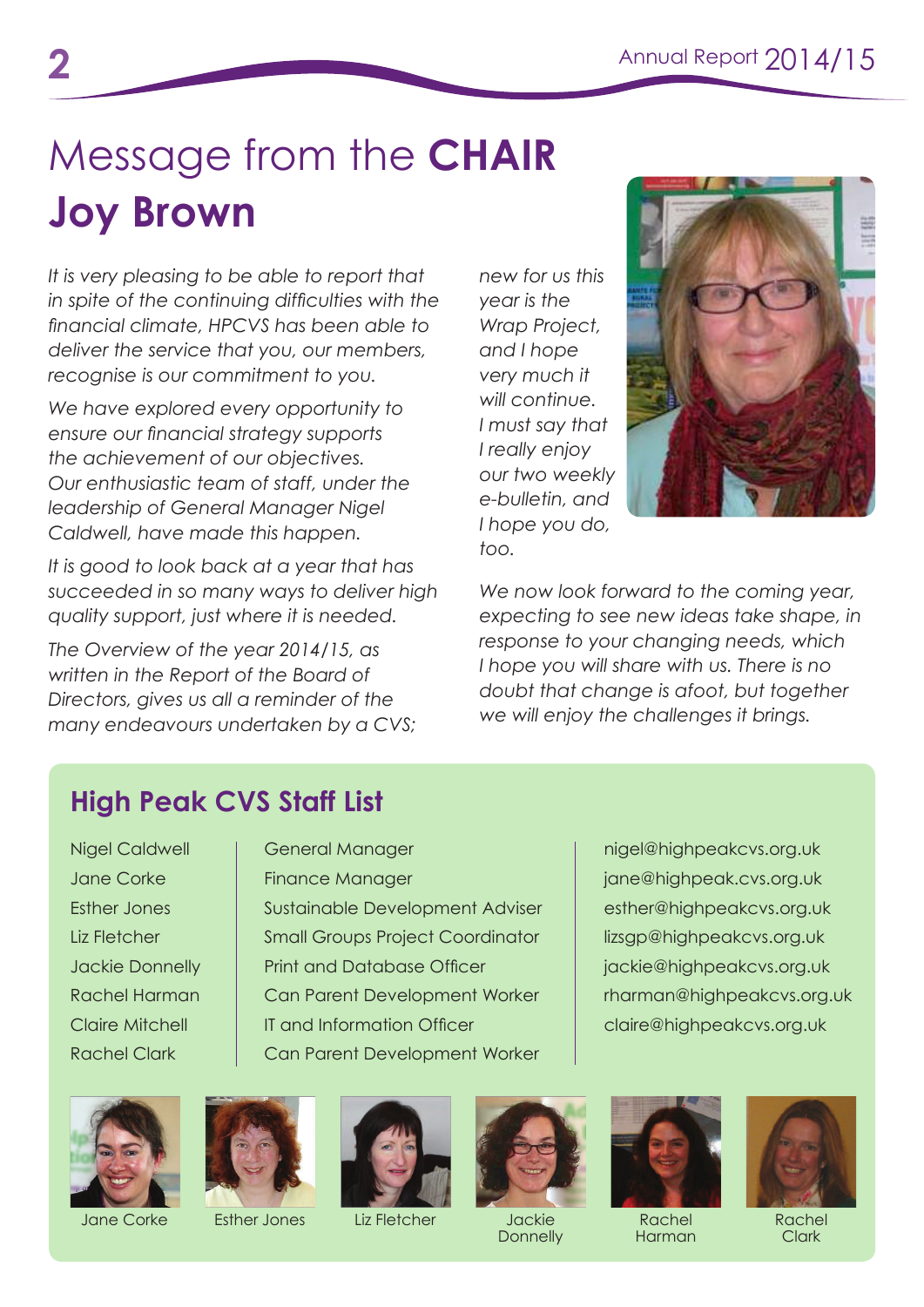# Message from the **GENERAL MANAGER Nigel Caldwell**

This year has been both challenging and active – challenging because core funding for infrastructure is still restricted; active because the demand for our work with groups continues to grow.

High Peak CVS's primary focus is to build the capacity of voluntary and community groups to help them make a positive difference to their communities. To this end our staff team deliver high quality support to groups providing information, advice, development support training as well as practical services like print and equipment hire from our base in Whaley Bridge.

This year 164 groups received support from us, 45 used the community print service and 27 hired equipment or booked the training room. We ran our main programme of 19 training courses throughout the year – which included a blend of sector relevant courses led by our own skilled staff as well as external tutors.

In addition we managed several community projects including an unexpected extra year 3 for Canparent, the Government trial that promotes the development of universal parenting classes. More details will be found later in this report.

Representation is the role of a CVS that is not often as visible as our practical and developmental support. This year we have continued to present a voluntary sector perspective at a variety of strategic level forums. We promote the value of voluntary groups' contribution to improving the

*"Thank you for your help. You simply are the best!'"*

quality of community life and press for adequate resources to be invested to ensure the continuation and expansion of their work.

We constantly



review the effectiveness and social value of what we provide to the voluntary sector and the communities they serve. However in the current financial climate it is very important that we look to our own financial sustainability so that we can continue our work. We bid for Big Assist support and secured £4000 worth of vouchers to buy in an external consultant to help sharpen our financial strategy and determine positive action to increase income, alongside strategic cost savings. The work will take place in the next financial year with the full involvement of both staff and Board members.

Lastly I must record our thanks to our statutory partners who once again have maintained the level of financial support through the year. Also of course thanks must go to our hard working and experienced Board of Trustees who are committed to the cause and set our strategic direction. We couldn't exist without them.

*"Just a quick thank you for the workshops the feedback has been fantastic, everybody found it very helpful."*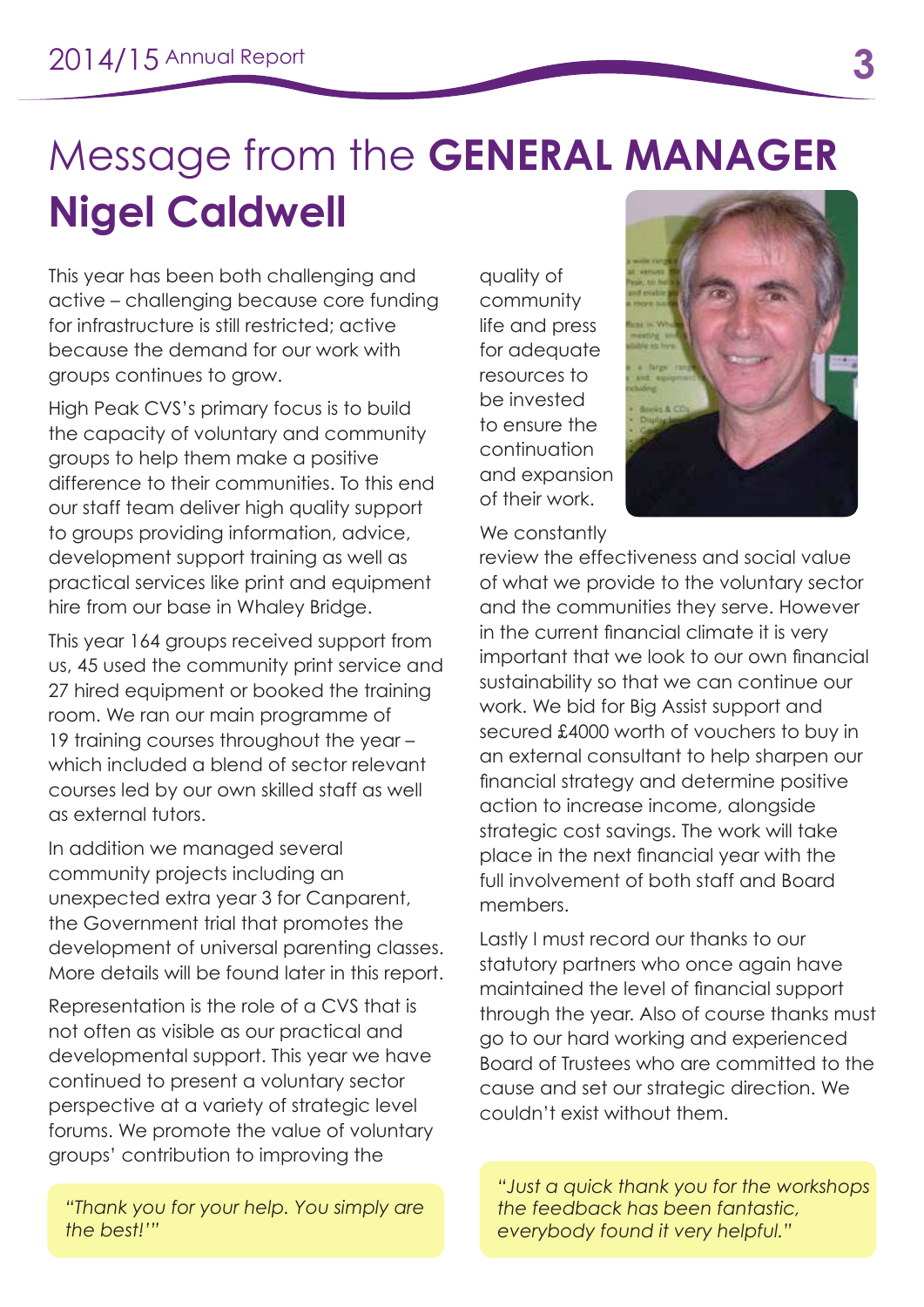# **High Peak CVS Projects**

High Peak CVS provides infrastructure support to the voluntary sector but also manages short term community projects and consultancy work. Here is an outline of some that we ran this year.

## Chinley Community Vision

Chinley Buxworth and Brownside Community Association commissioned help from High Peak CVS to carry out a consultation on community needs and facilities. The resulting 'Community Vision 2014' consultation took place between October and December 2014. Esther from CVS worked with the project team to design a survey monkey questionnaire and a series of community conversations. The survey attracted a healthy 286 responses on behalf of just over 600 people.

As part of Joined up Care initiatives to integrate Health and Social Care, we were approached by the North Derbyshire CCG to run a pilot project to enable health professionals to access voluntary sector services. The focus was to support those older people who are most at risk of losing the capacity to live independently in their own homes. Under the title "Wrap around Care" we researched and developed the concept with voluntary groups working alongside health and social care professionals during the third quarter of the year and WRAP was launched in January 2015. Thanks go to Liz Fletcher who led the project and managed a very busy 3 months where over 20 referrals were resolved successfully. It has proven that joint working can have very positive results and that the voluntary sector has a lot to offer.

*"Yes, all of our patients are getting an incredible service from the Wrap volunteers of which they are very grateful."*



Unexpectedly the Government Trial (Can Parent) to promote universal access to parenting classes was extended for a third year under the guidance of the Department of Health. High Peak is one of only four areas where the scheme was piloted and High Peak CVS were again entrusted to promote and engage local agencies in extending provision. The task was more difficult this year as the parental vouchers were withdrawn and the emphasis turned to attracting commissioners to invest. Our 2 workers, Rachel Harman and Rachel Clark took up the challenge and despite a difficult financial climate performed exceptionally well, attracting 18 additional local engagement grants to give local agencies like schools and Children's Centres the skills to deliver accredited parenting "WRAP" classes.

#### Big Energy Savings **Network**

For the second year running we were awarded a grant to run the Big Energy Savings Network project in High Peak. Esther Jones took the lead as Community Champion, recruiting and training a strong team of volunteers to help deliver training and support to vulnerable consumers and front line workers, so that disadvantaged consumers could be helped to switch to the most economic energy suppliers. With additional funding from High Peak

Borough Council we were able to exceed our targets by 25%. A total of 135 vulnerable consumers and 51 frontline staff received training.

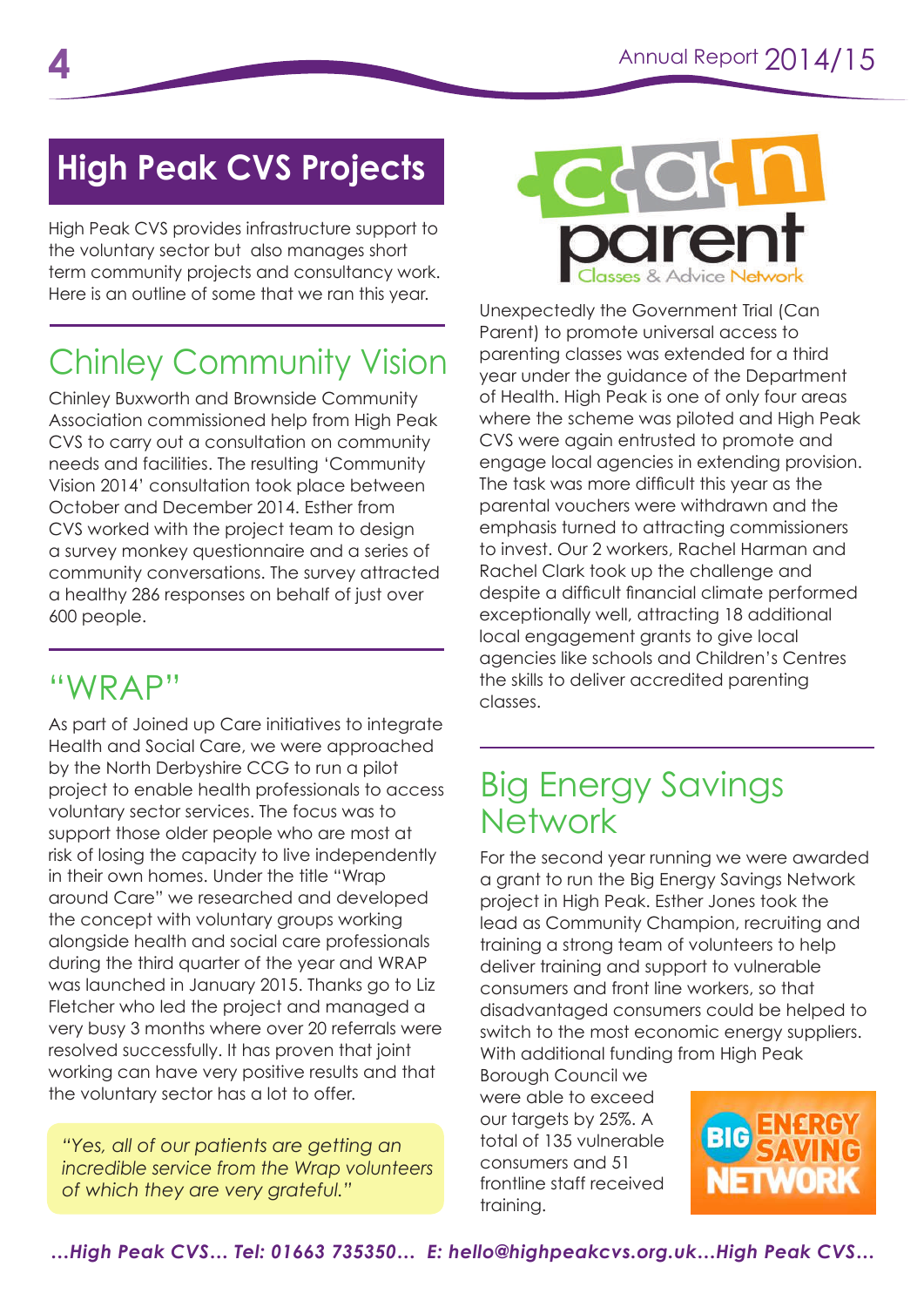## **Development Support**

Development support to voluntary groups is a vital component of High Peak CVS's work and demonstrates our commitment to community development in all parts of High Peak. Our approach is to work alongside groups and to build their skills to empower them to be as effective as they can be in their work. Our development workers can assist with a wide range of issues from initial setting up, governance, funding, business planning, all backed up by our information and training services.

*"I now feel able and keen to try out a funding bid. And I feel that I'd be supported in doing so."*

## Small Groups Project

High Peak CVS offers generic development support to the full spectrum of voluntary groups. However we have always had a specialist project focussing on small, marginalised and disadvantaged groups, delivered through the Small Groups Project Co-ordinator, Liz Fletcher. The project provides specific help to small and emerging groups offering start up advice, help with funding and ongoing support, always working at the pace of the group. Much of the work is with self-help groups, local action groups and those that provide support to disabled people, those with mental health difficulties and older people. Many new groups have been formed by the patient translation of the initial idea into positive action with Liz providing the right support at the right time.

*"As a new trustee – very informative of what I need to do to contribute."*

*"Informative, not too heavy, plenty of opportunities to ask questions, relevant and on task."*

#### Generic Development Support

Our Sustain project offers generic community support, but also has specialist experience in long term funding for groups, social enterprise as well as environmental sustainability. Esther Jones leads on this development work and also runs a variety of training courses on all aspects of funding, from a Beginners Introduction to Fundraising, through to Gift Aid and Donor Giving, up to diversifying income streams through social enterprise. Esther has also led on a local community consultation and ran a successful Big Energy Savings Network project (see opposite page for details).

*"Tutor has a great training style, easy going, inclusive and very clear communication."*

## Arts Development

The CVS receives funding from High Peak Borough Council to provide an arts development service to support a range of arts activities in the community, as well as focus on support to creative industries and community festival development. The work also covers strategic input at county level through Arts Derbyshire and the Derbyshire Culture Board and the national Arts Development UK network.

This year the work, led by Nigel Caldwell, has involved membership of the steering group behind planning the Derbyshire Year of Culture ("Made in Derbyshire") initiative as well as contributing to the review of creative industries support in the county.



*"Excellent training, thoroughly enjoyed. Interactive, informative and very well delivered."*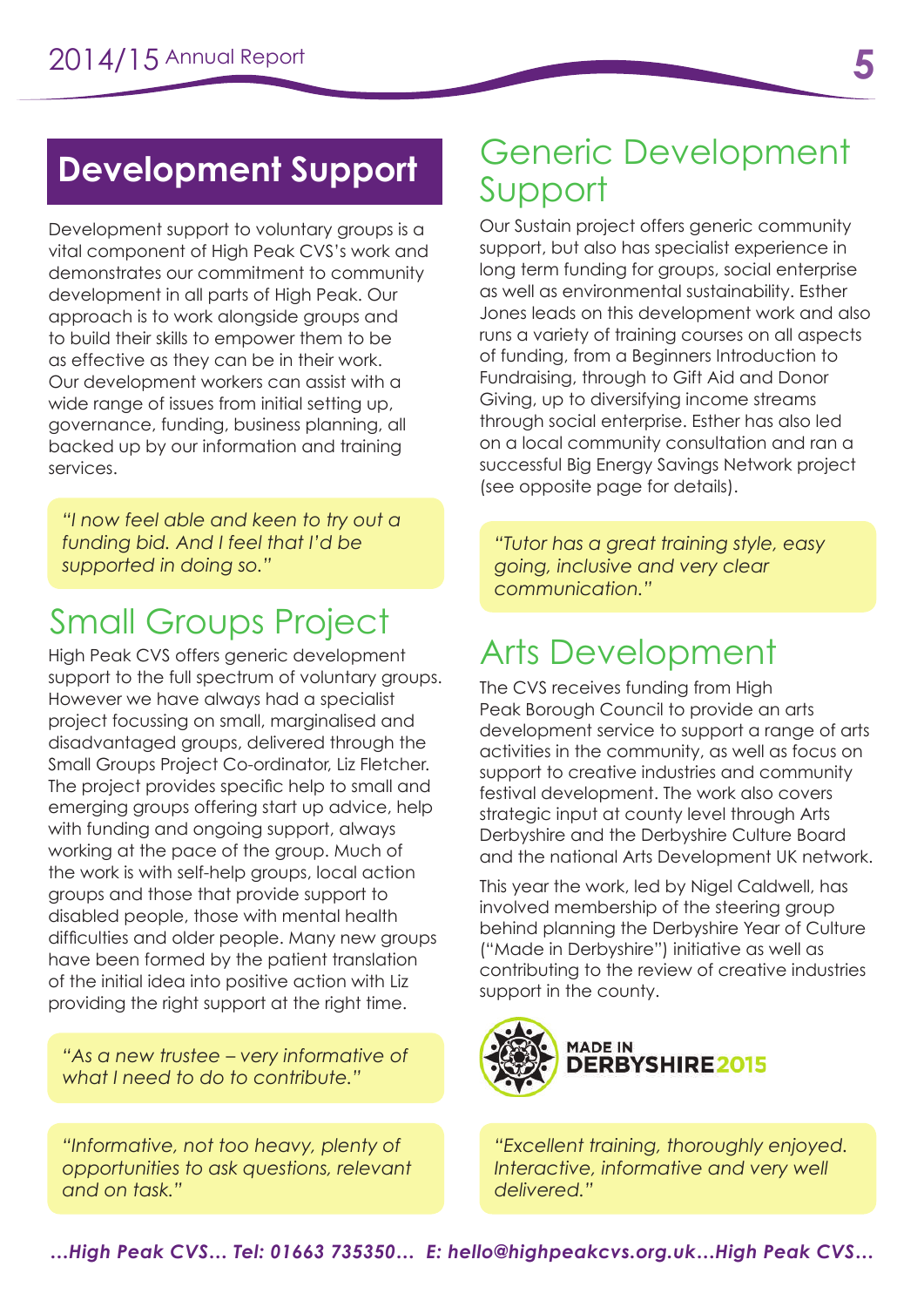# **Training**

High Peak CVS is committed to providing voluntary and community groups with the best possible resources to make their work effective. Training is a vital component in our list of support services and this year we were able to run 19 training courses on our main core training programme.

Our courses are run partly by our skilled staff team on topics like Trustees roles and responsibilities and fundraising, but we also bring in external tutors for more practical courses like First Aid and Food Hygiene or how to publicise your group on the High Peak Radio helpline.

We are keen to introduce new courses to meet the needs of groups and this year we developed a specific Gift Aid course which was well received. Any group with ideas for new courses should contact our Training Coordinator Jackie on

#### **jackie@highpeakcvs.org.uk**

Courses take place at our Whaley Bridge offices in our upgraded training room, but we are also able to arrange tailored courses at a group's own premises.

As well as our main training programme we carry out a lot of informal training with groups in the course of our development support work. Often we run community projects which entail further training like our highly successful Big Energy Savings Network project this year that trained 135 vulnerable consumers and 51 frontline staff.

#### Community Print Service

Our Community Print Service offers low cost but high quality colour and black and white printing for community and voluntary groups. The printing is computer linked so material can be emailed directly to save travel time. For all print enquiries contact **jackie@highpeakcvs.org.uk**

## Training Room Hire

High Peak CVS has a training room available for hire at our premises in Whaley Bridge. It is equipped with wi-fi internet access, interactive smart white Board hearing loop TV, Video and DVD player and computer. It has a flexible layout. Enquires can be made via **jackie@highpeakcvs.org.uk**



*The training room – can be hired at reasonable rates.*

#### Social Media Surgery



This year High Peak CVS launched a new social media service for those wanting to brush up their skills or just to start from scratch. Monthly sessions have been held where volunteers with expertise help community group members get to grips with how to get the best out of social media.

The sessions have been well attended with very positive feedback and we have also been able to focus on special themes such as crowdfunding. The sessions are informal and can be booked by visiting the website **www.socialmediasurgery.com** and search for High Peak.

## Information

A key aspect of our work is to provide the information that groups need. We do this through our fortnightly e bulletin, newsletters, and our Resource library at our office.

Our website **www.highpeakcvs.org.uk** is easy to navigate and has a wealth of information including our "How" guides on a wide range of subjects relevant to voluntary and groups.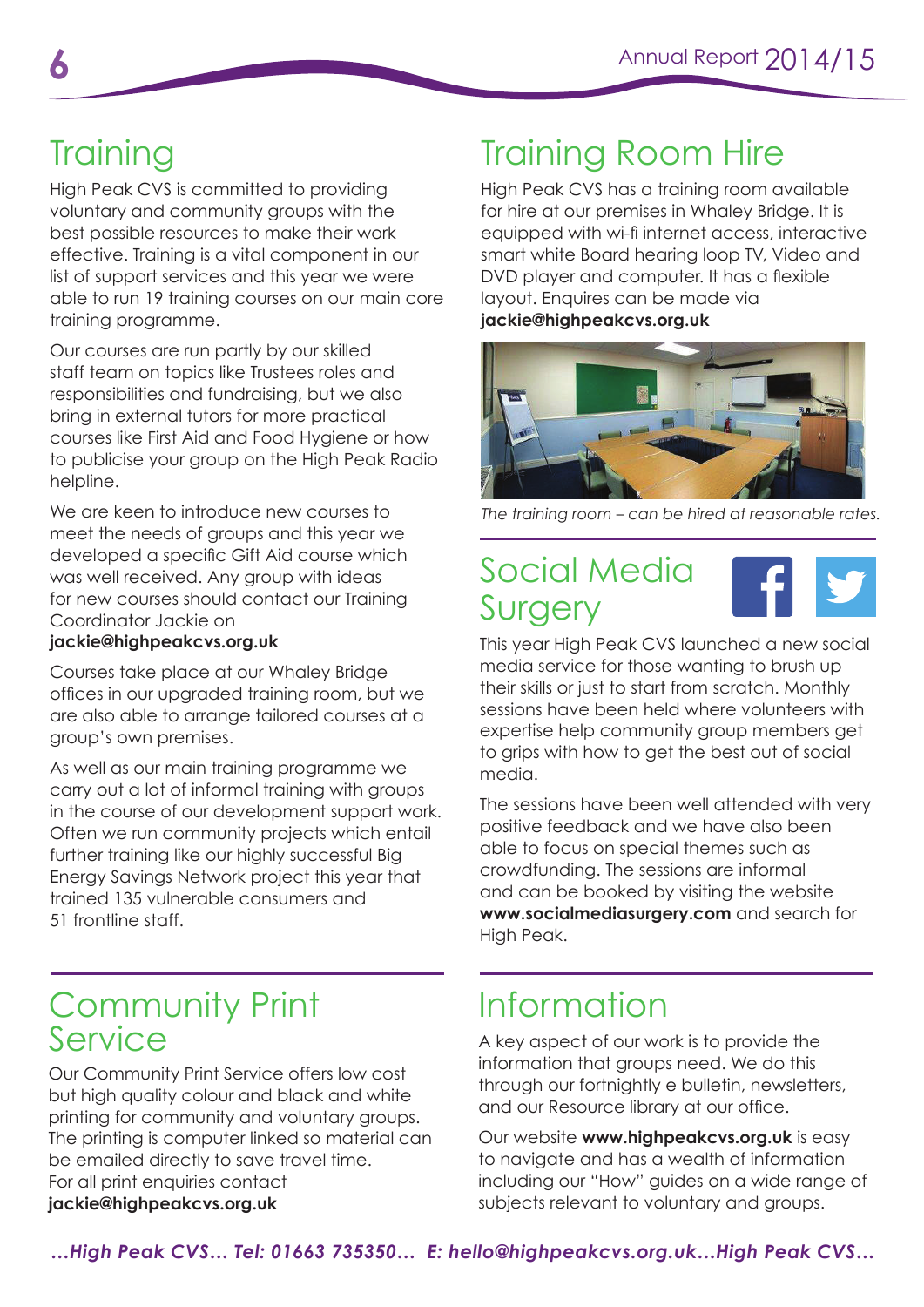High Peak CVS was set up in 2002 to be a development agency with a mission to "improve the quality of life for individuals, groups and communities, by enabling a vibrant and sustainable Voluntary and Community Sector". We undertake this infrastructure role with a committed and experienced small staff team, with a principle of empowering groups to be effective and successful. Naturally we can only achieve our aims if we can secure adequate financial resources to deliver the service.

#### **Total Incoming Resources £175,738**



Generated Funds £97,558 Charitable Activities £78,180

#### **Total Resources Spent £189,418**



Development Work 140,485

Power House £47,240 Governance Costs

£1,693

**Finances** In a tough financial climate we maximise all potential for new funding streams and hone in on cost savings wherever possible. This year we have secured £4000 worth of vouchers from the Big Assist which will allow us to buy in a consultant to help us to develop a sustainable financial strategy and increase our income. The consultant was appointed in March and work will take place early in the next financial year.

#### Main Funders

Our top four grant funders were High Peak Borough Council, Derbyshire County Council and the two Clinical Commissioning Groups (CCG's) that operate in High Peak – North Derbyshire CCG and Tameside and Glossop CCG.

All statutory agencies were able to maintain our grants at the same level as the previous year which is a welcome endorsement of our work and recognition of the value of our strategic partnerships. The other income sources reflect a range of income - earned income from the community print service, room and equipment hire plus occasional short term consultancy and one off commissioned pieces of work.

A full set of High Peak CVS accounts can be obtained from Jane Corke, our Finance Manager. Please contact Jane on **01663 736434** or email **jane@highpeakcvs.org.uk**

#### *We hope you have enjoyed reading this annual report.*

If you would like to know more about the High Peak CVS please contact our staff 01663 735350.

Alternatively you can go to our website **www.highpeakcvs.org.uk** where you can access a wide range of information, advice and guidance for voluntary and community groups.

#### **www.highpeakcvs.org.uk**



*…High Peak CVS… Tel: 01663 735350… E: hello@highpeakcvs.org.uk…High Peak CVS…*